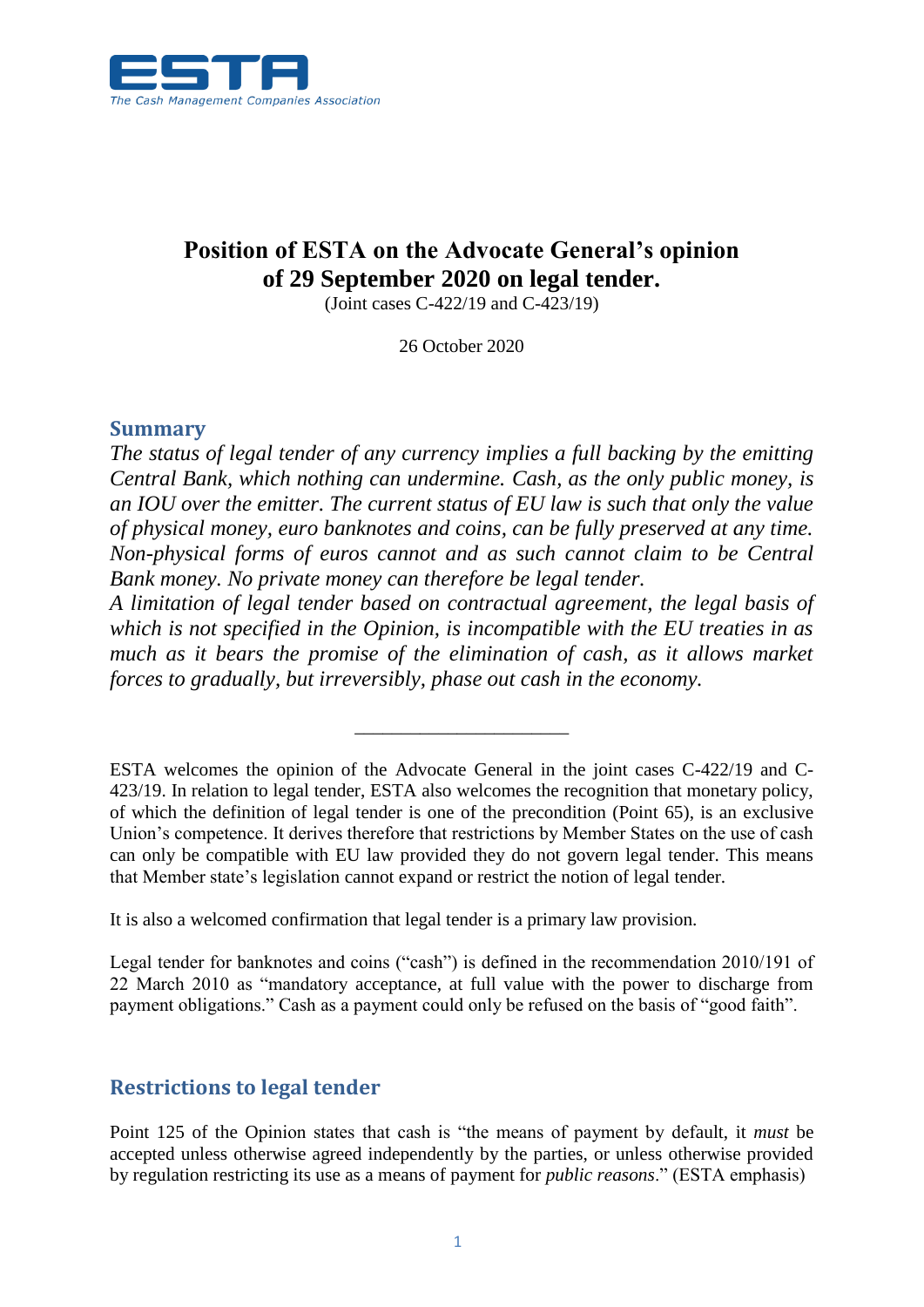

The Advocate General's Opinion flags two types of admissible restrictions to legal tender.

The first concerns the restrictions justified under recital 19 of Council Regulation (EC) No 974/98 of 3 May 1998 on the introduction of the euro which states that "limitations on payments in notes and coins, established by Member States for public reasons, are not incompatible with the status of legal tender of euro banknotes and coins, provided that other lawful means for the settlement of monetary debts are available".

The second relates to the contractual freedom of the parties, or in other words, "*private reasons*". ESTA would submit that the two restrictions are not of equal level, although this does not appear clearly from the Opinion.

#### *Restrictions related to public reasons*

<u>.</u>

*Public reasons* tend to put the threshold of acceptability fairly high. Indeed, the public reasons put forward by Member States are all based on overarching public policy objectives limited, in essence, to just three: fight against terrorism, fight against (organised) crime and fight against tax evasion (and related money laundering). It has been acknowledged in the Commission's impact assessment on restriction in payments in cash that cash restrictions would, in effect, have little efficiency on terrorism due to the very low levels of amounts spent by terrorists,<sup>1</sup> and the fact, as pointed out by a number of anti-terrorism experts, that payments in cash or otherwise by terrorists are legal in nature, but only become illegal by a "change of purpose": renting a lorry is legal, but running it into a crowd is criminal. This further restricts the scope of public reasons.

Arguably, these public reasons also are of primary law relevance as they are commonly justified restrictions on the four Fundamental Freedoms in the original treaties.

It should also be pointed out that the two specific examples in the Opinion's point 122 related to anti-money laundering and the Regulation on cash entering or leaving the EU (which also applies to individual Members States' borders) are no restriction *stricto sensu* to legal tender as they do not impose *per se* any limitation to payments but reporting/declaration requirements to payments in or transport of cash in addition to due diligence obligations.

#### *Restrictions related to contractual freedoms –what about legal certainty?*

The legal basis of the restriction related to contractual freedom is not clearly established in the AG's opinion. The Opinion refers to a number of provisions in EU law that confer legal tender status to cash, $<sup>2</sup>$  and systematically add "unless the parties exercise their contractual</sup> freedom". Nowhere does the Advocate general establish in the Opinion which specific EU legal basis would allow contractual freedom to restrict the (primary law) legal tender status of cash.

 $1$  Report from the Commission to the European Parliament and the Council on restrictions on payments in cash, COM(2018) 483 final.

 $2$  The concept of legal tender as regards euro banknotes, is laid down in the third sentence of Article 128(1) TFEU, the third sentence of the first paragraph of Article 16 of Protocol No 4 on the Statute of the ESCB and of the ECB, the second sentence of Article 10, of Regulation No 974/98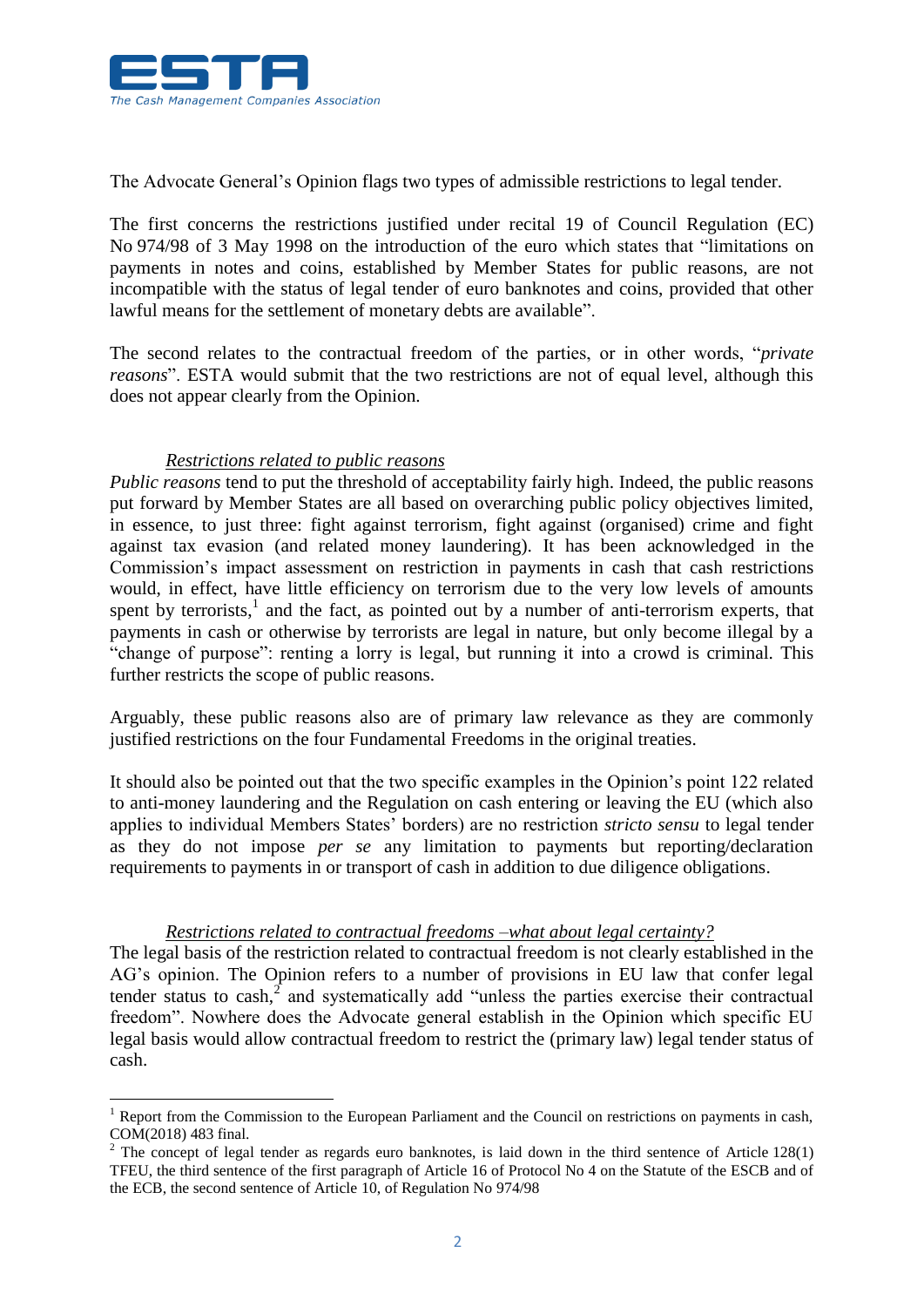

1

The contractual freedom is therefore of a different level, not least because the public reasons mentioned above do often restrict contractual freedom itself.

Second, contractual freedom is restricted and regulated in numerous ways, which includes for example, laws to protect competition, to protect consumers, to restrict or prohibit the sale of certain products, to label products, to prohibit unsubstantiated health or nutritional claims, to protect geographical indications, unfair contractual terms, misleading information etc. to list but a few. Some regulations affecting the contractual freedom are such that the law prohibits, even by mutual and informed consent, that consumers waive their rights, for example in the context of cooling off periods. In general, the EU law philosophy in consumer protection is that the two parties, the professional and the consumer, are not on equal footing and the latter deserves stronger protection than the former.

Therefore, the argument of contractual freedom in the case of legal tender needs to be considered carefully, as it is fundamentally unbalanced. It is clearly not, contrary to the *public reason* justification, of primary law relevance. Even considered as secondary law, it is subordinated to a very large array of rules of any kind which takes precedence over or restrict it. It is therefore pretty much down the line of the hierarchy of norms. Its ability to affect the interpretation of primary law should be considered cautiously.

For example, contractual freedom may justify that one retail shop in a street refuses cash and informs the consumer accordingly at the entrance of the shop: it is then an informed decision of the consumer to proceed in this retail. However, if all shops in the same high street or in a shopping mall refuse cash (as has been seen due to COVID fears of contamination by cash), $3$ then consumers are left with no choice. One could argue that this would also be against competition rules, if there is a tacit agreement by a majority of retailers not to accept cash as a way to reduce cash management costs. This would therefore no longer be the outcome of a mutual agreement. The difficulty then becomes how to define what is, or not, a contractual agreement in the context of legal tender.

Contractual freedom therefore should come, at best, as an exceptional derogation to legal tender. It would imply a clear consensus by both parties to a transaction to agree on a different means of payment than cash. *Fait accompli* such as "*cash not accepted here*" is not a mutual agreement, particularly in specialised shops for which there is no competitor at reasonable arm's length.

Ultimately, the fundamental question is, however, if anyone is entitled to accept or refuse cash as a payment as they see fit, does this means that cash is still legal tender? Legal tender should entail the *legal certainty* that cash will be accepted, except in very specific – good faith – circumstances.

<sup>&</sup>lt;sup>3</sup> Arguably, the severe restrictions of cash usage due to COVID are not a contractual agreement, as consumers are led to fear for their health, if not life, if they use cash for their payments. See for example the MasterCard position paper "*COVID19 – Contactless and SCA transactions*", 15 April 2020, stating that "*cash is extremely dangerous*".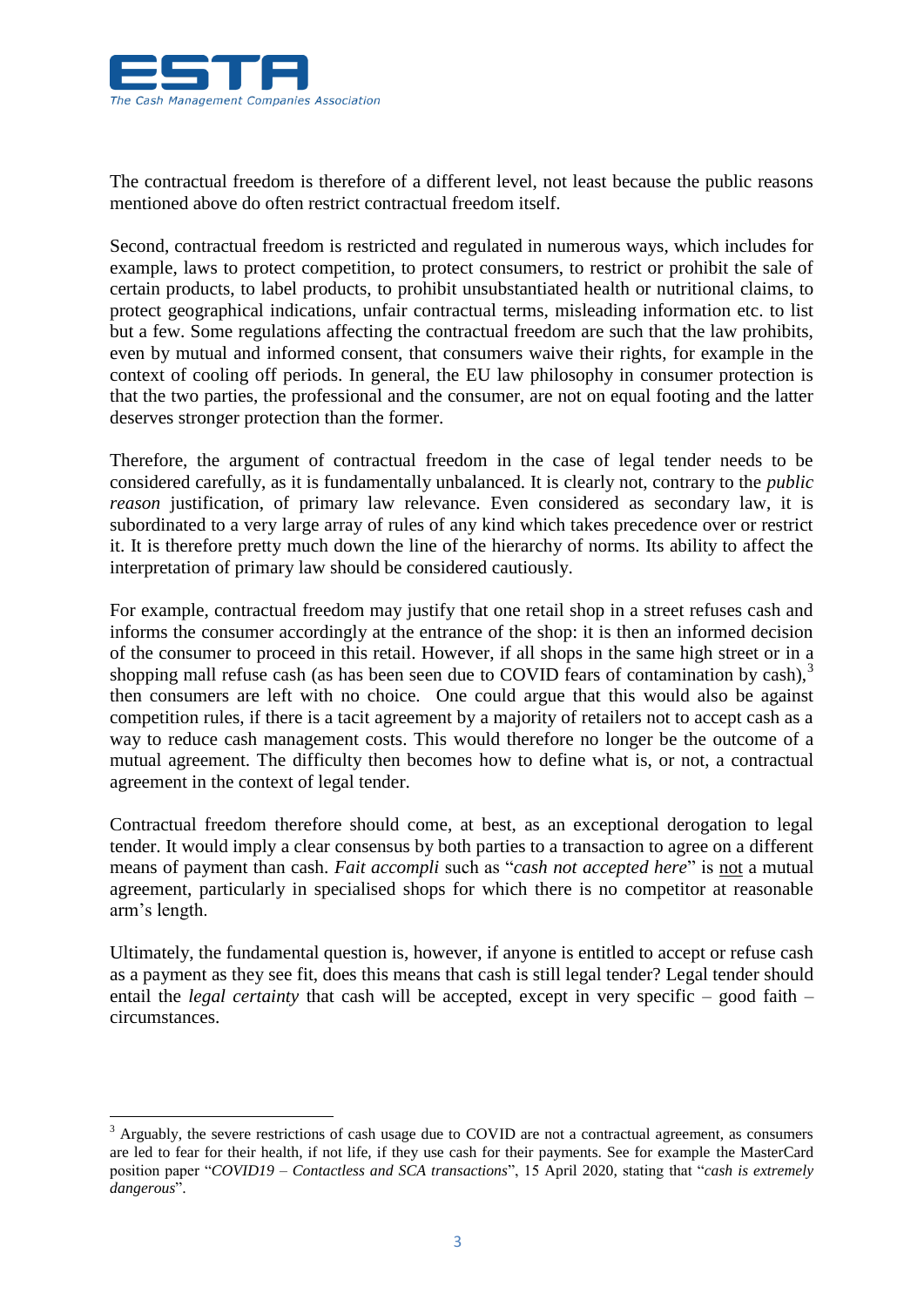

# **Legal tender of non-cash forms of currency**

The Opinion states that it cannot be excluded that non-cash forms of currency may also be legal tender.

The Advocate General's Opinion starts with the recognition that technological innovation has become so rapid and disruptive that it could [and, one could argue, already has] revolutionise[d] the financial sector. Indeed, as is pointed out, the EU has embraced the digital era, including for payments and money, and will continue to do so as the 2021 Work Programme of the Commission is showing.

#### *The speculative argument of the Advocate General's opinion*

Under point 89, the Opinion states that if the EU legislation has not provided a precise definition of the concept of legal tender, "it remains free to do so at any time". It further states, under point 96, that this does "not exclude the possibility of the Union to assign the status of legal tender to other forms of currency that are not necessary physical".

ESTA would be wary of such a reasoning that suggests, in essence, that legislation that has not been adopted might have been and thus produces some kind of legal effect: this approach could severely undermine the nature of the rule of law. As the Opinion points out, the EU has "regulated other forms of money and therefore favoured other (electronic forms) of currency". It argues that since the EU might not have excluded that legal tender applies to non-physical forms of currency, they might be legal tender too. This risks opening a very large Pandora Box, considering all the legislation the EU *might have adopted*, but has not. By definition, this is the case of any legislation that has not yet been proposed: the list is infinite.

Borrowing the same speculative reasoning as in the Advocate General's Opinion: "if it had wanted non-physical forms of currency to be legal tender, it would have done so". Since it did not, one could argue, as the AG does in the context of cash, that "this is not an accident, considering the sensitivity of the issue".<sup>4</sup>

The line of reasoning might become trickier at a time of crypto-currencies. The Commission is currently proposing regulating on stable coins (the MiCA Regulation) and one could argue that by regulating to protect consumers and investors, it is also *supporting* this form of money. Should that imply that crypto-currencies and stable coins regulated by the EU might have legal tender, if the EU has not explicitly ruled it out ?

We fully agree with the Opinion that secondary law might help interpreting primary law, even in the form of recitals. However, it would probably be far-fetched to argue that secondary law *which has not yet been adopted* could also help in the interpretation of primary law, as seems to be the case in the Opinion.

<sup>1</sup>  $<sup>4</sup>$  Point 87.</sup>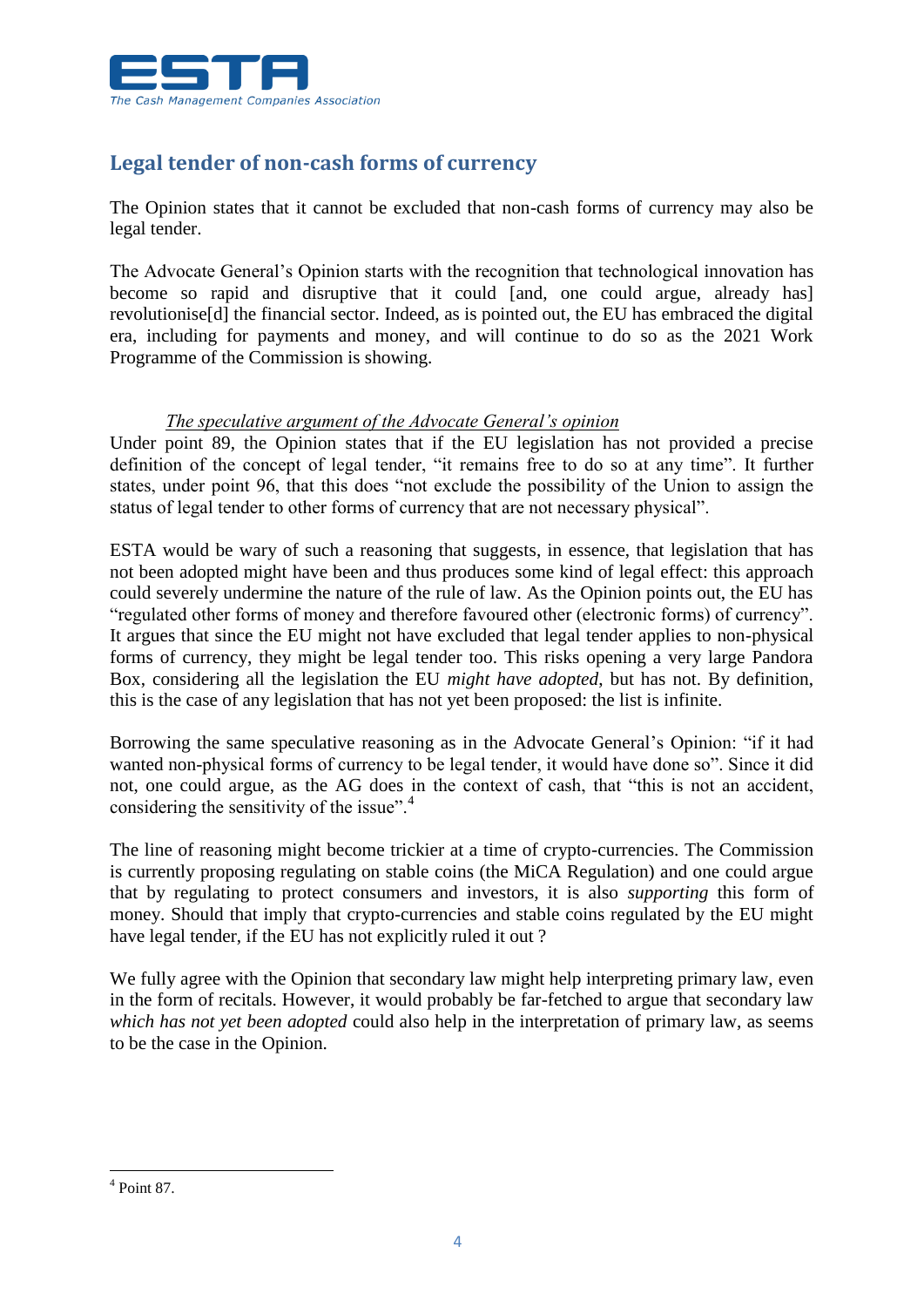

<u>.</u>

#### *Legal tender is, inter alia, about guarantee*

The Opinion argues that all non-physical forms of currency also fulfil the three fundamental functions of cash: payment, storage of value and settlement of debt. ESTA would argue, however, that the Advocate General's opinion omits a few important points in its comparison of cash and non-cash relevant to legal tender. These omissions hide the fact that non-cash forms of currency would struggle to justify any legal tender status.

An area of financial regulation, not mentioned in the Opinion, is particularly relevant to illustrate this point: the rules on financial stability and deposits guaranty schemes which limit the guarantee to  $\epsilon$ 100.000 per depositor for their aggregated accounts in each banking institution.<sup>5</sup>

This commonly called "*hair cut*" provision makes that cash and non-cash deposits are not equal. Take for example a depositor, Mr E, with one million euros on a bank account, and another person, Mrs C, with one million euros in cash in a vault. The authorities may decide that the conditions are met to implement the hair cut provision of the directive. Thus, the following day, Mr E is left with  $\epsilon$ 100.000, i.e. a tenth of his initial deposit. Mrs C, in the contrary, still enjoys the comfortable cushion of her one million euros in cash in her vault.

Scriptural money has been wiped off up by 90% in this example. Cash has not. E-money could not fulfil its function of "storage of value", whilst cash did.

Taking this into consideration, the Opinion shows a flaw in its reasoning. As the Opinion states, legal tender is, *inter alia*, about guarantee (point 96). The very fact that the guarantee of scriptural money may be only limited by EU law up to  $\epsilon$ 100.000 is the very proof that it cannot be legal tender, if one million euro of e-money can become overnight just a tenth of its value.

Furthermore, the ability of any State's authority to prevent/restrict deposit holders, individually or collectively, to access or withdraw their money from their bank account (cf. Cyprus and Greece during the financial crisis), is also a fundamental obstacle for non-physical form of currency to claim legal tender: in such cases, the euros detained on an account would no longer be backed and guaranteed by the monetary authorities if they are blocked. In other words, it is not "Central Bank money".

Also of relevance to the analysis, although overlooked in the Opinion, is that cash is the only form of money that makes it possible for anyone to withdraw deposits from a bank. Without cash, deposits can only be withdrawn from an account by spending  $it$  – which would then negate the function of storage of value – or by transferring it into another account, which again may not be the solution if the issue is that of mistrust in the banking sector. $6$  In relation to this, negative interest rates are also of relevance, if they are able to erode scriptural money deposits on an account, while not affecting cash reserves.

<sup>5</sup> Directive 2014/49/EU of the European Parliament and of the Council of 16 April 2014 on deposit guarantee schemes

<sup>&</sup>lt;sup>6</sup> In a number of submissions to EU public consultation, ESTA has consistently argued that cash is critical to the stability of the banking system in so far as it gives reassurance to any depositor that they can withdraw their deposits from the bank at any time – although obviously not all at the same time.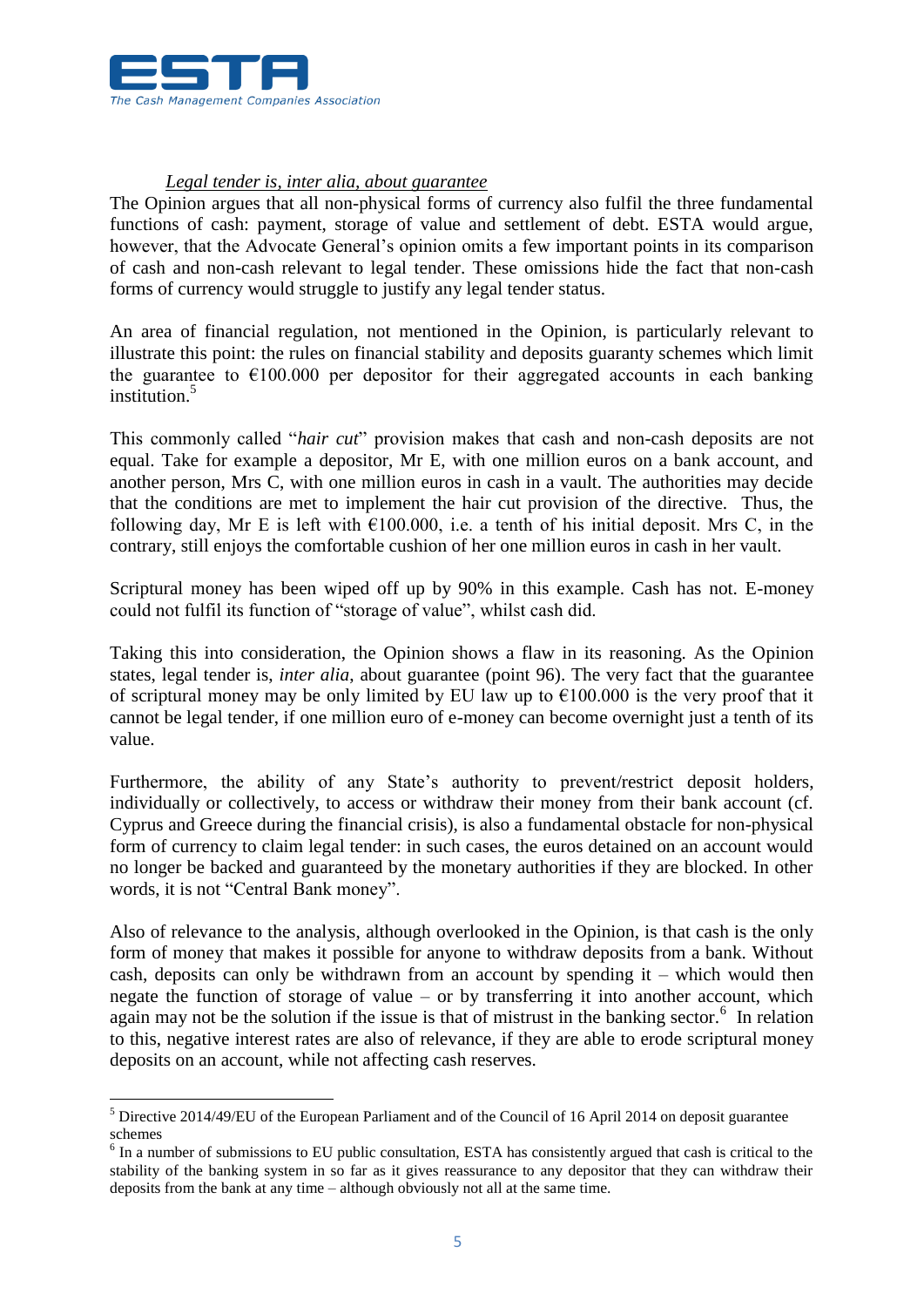

In these three examples, cash fulfils a role, inherent to its status as legal tender, which no other forms of currency can. Cash in all these examples is guaranteed, whilst other forms of currency are not. The key issue is that cash is Central Bank money, backed by the monetary authorities. For the time being, only cash has this feature.

### **Incompatibility with the EU treaties of any legislation which would ban cash**

Most importantly, the Advocate General's Opinion states that "it derives from §93-95 that legislation that could lead, in law or *in fact*, to the complete abolition of notes and coins, or which would render ineffective their legal tender must be regarded as incompatible to the Treaties" (Point 127 – we emphasise)

Indeed, cash is a volume driven industry and a critical mass of cash is necessary for the cash cycle to be sustainable. As Sweden has shown, the State had to adopt legislative measures to prevent cash from disappearing altogether, as the result of market forces operating in Sweden. The reasons are now well understood: they proceed through making cash less available to consumers and citizens, making deposits of cash more difficult for retail, through the drastic reduction of cash services in bank branches. And foremost, reducing the distribution of change money without which cash payments are impracticable. The consequence is that cash, despite being legal tender, is refused almost everywhere. Consumers have very little choice.

This shows that the mere principle of cash being "legal tender subject to contractual agreements" is not enough to ensure that cash remains. Without further rules, cash is at risk, even if no law is adopted to abolish it. Some (powerful) market operators will always take benefit from the "contractual freedom" to impose their payment instrument over cash to consumers and merchants. ESTA would argue that a limitation of legal tender based on "contractual agreement" is *in fine* a provision that leads to the phase out of cash as it allows market operators to reduce its place an role to a level where it will become unsustainable, a general trend that can be observed particularly in some countries such as Sweden, the UK or the Netherlands.

For this reason, and according to the Advocate General's Opinion, a "contractual agreement" restriction to legal tender should be considered as contrary to EU law as it bears the promise of a cashless society. Its application is jeopardising the very existence of banknotes over time. This has to be appreciated over a longer term period as the consequence would only become apparent in the mid- to long-term.

The first necessary step to prevent this from happening is to confirm that legal tender means that cash cannot be refused as a payment unless on good faith principles.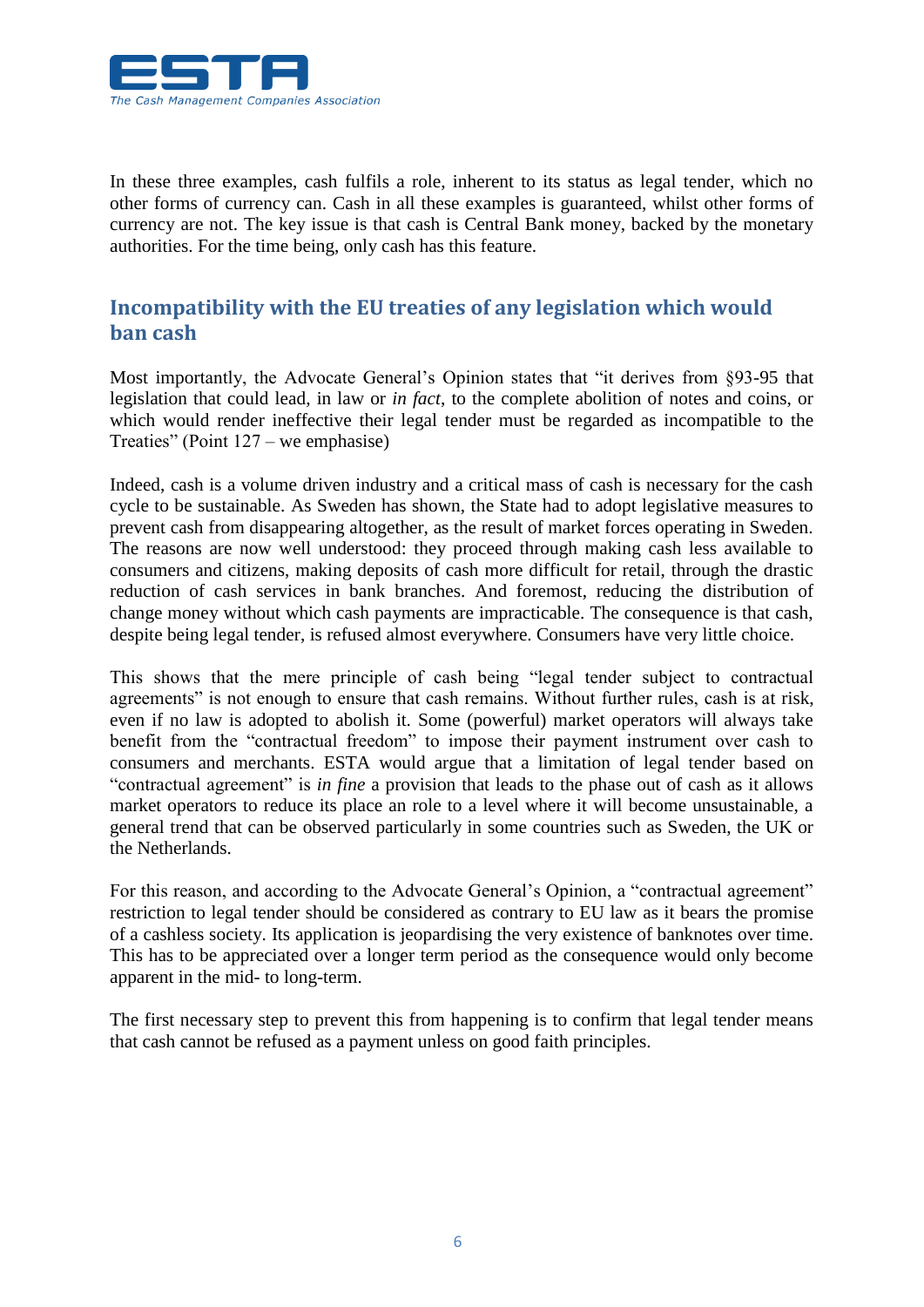

### **Cash is trust: the Advocate General's missing element**

The Opinion provides all the ingredients of what is legal tender in its points 78, 79 and 81:

- money is a *creation of the State* or, in the case of the euro, of the Economic and Monetary Union (point 78)
- From a historical point of view, the nature of money has evolved over time. Nowadays, modern economies, including the Economic and Monetary Union, are based on 'fiat money'. This is *money that is declared legal tender and issued by a central bank* (point 79)
- Historically, the most important form of money has been the physical form of cash (banknotes and coins), the *ultimate expression of the monetary sovereignty* of the State (point 81)

By opposition, e-money is private money. It is created and destroyed by commercial organisations.

However, one word is crucially missing from the entire AG's Opinion: *trust*. Money is about trust.<sup>7</sup> It cannot work without the trust of the population. The miracle of the Währungsreform of 1948 in Germany with the introduction of the Deutsche Mark is the best illustration.

In the three paragraphs recalled above, the Opinion points out to the key conditions of what legal tender is: it is a *creation* of the State, *declared and issued by the Central Bank,* and as such is *Central Bank money,* and the *expression of the monetary sovereignty of the State*. Therefore it is backed by the Central bank, and fully guaranteed by it. Trust is entirely based on this. No *private* money can match these features.

Cash is the only form of public money guaranteed by the sovereign power of the State. All other forms of money are *private money*, guaranteed at best by prudential rules.

For the time being, only the physical form of money, banknotes and coins, can be legal tender, as this is the only one that the general public fully trusts. It is so because a banknote is emitted by the Central Bank and backed by it as an IOU over its emitter. Unless it has these features, no other form of currency can be legal tender.

## **Legal tender and the right to be paid in cash**

<u>.</u>

ESTA also noted that the Advocate General's Opinion only refers to legal tender from the point of view of the *right to pay in cash*. It omits entirely the other side, namely the right *to be* 

<sup>7</sup> Trust is only mentioned in footnote 38 when explaining the concept of fiat currency: "*Fiat money has no intrinsic value – the paper used for banknotes is in principle worthless – yet it is still accepted in exchange for goods and services because people trust the central banks to keep the value of money stable over time. If central banks were to fail in this endeavour, fiat money would lose its general acceptability as a medium of exchange and its attractiveness as a store of value.*"